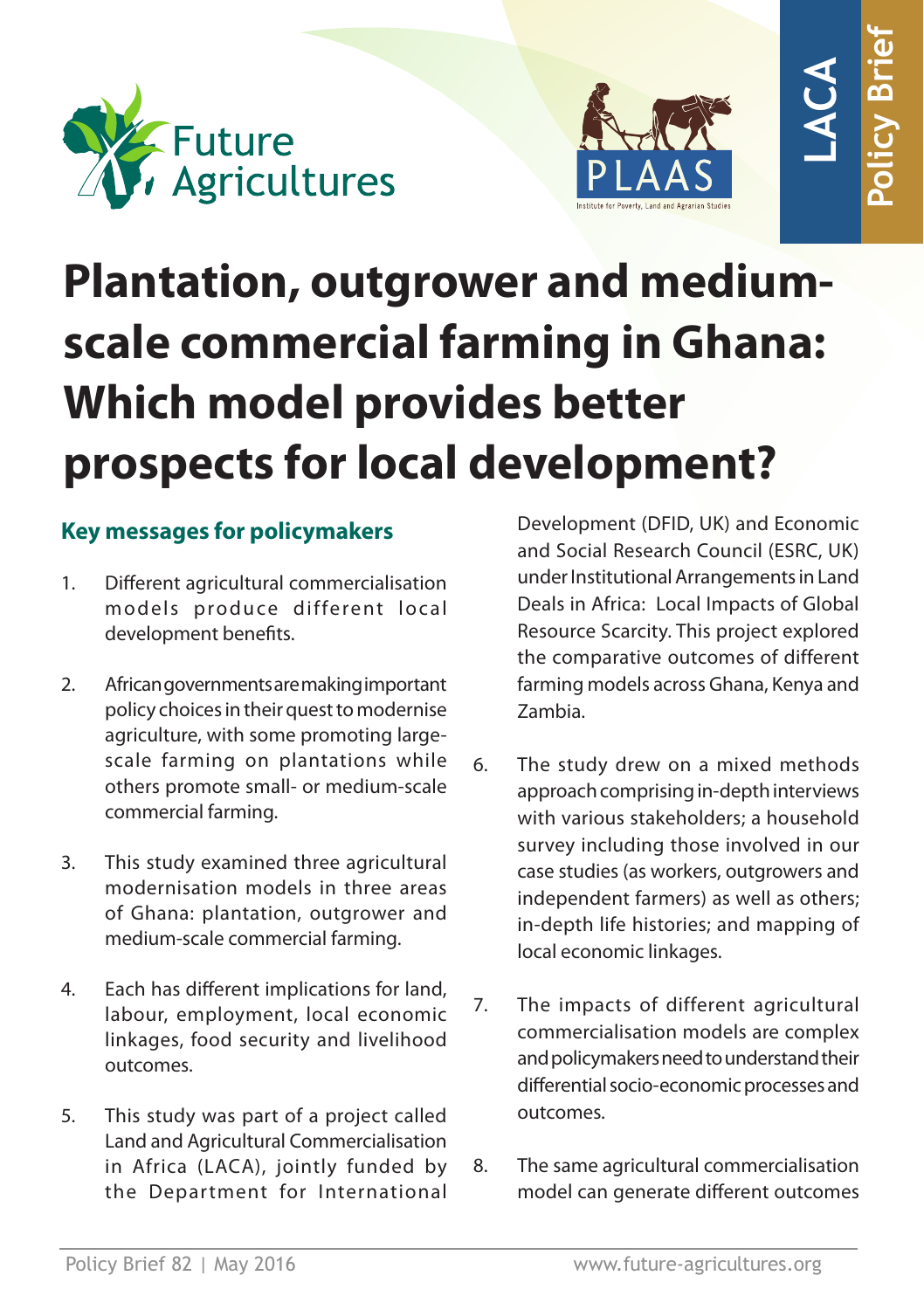due to spatial and other socio-economic and cultural reasons.

# **Main findings**

- 1. The plantation and commercial models resulted in more land concentration while the outgrower model produced the least.
- 2. In terms of employment, the plantation and outgrower models employed more workers than the commercial model but the latter had better-paid workers at the lower level of employment.
- 3. Although workers in the outgrower model were paid less, there were no significant gender differences in wages received by men and women. The other two models paid male workers much more than female workers.
- 4. Food security is better in the outgrower area than in the plantation and commercial farming areas.

# **Introduction**

There has been a sustained push for agricultural commercialisation in developing countries. In Africa, this has been pursued in different ways over time.

During the colonial era, most governments believed that **plantations** were the best model for bringing about rapid modernisation of agriculture. However, in Ghana, the plantation model gained more prominence during the post-independence era when state-owned farms were established in all agro-ecological zones. State authorities argued at the time that plantations have merits transcending economies of scale: they are technology hubs for innovation diffusion, and bring marketing benefits, greater productivity and higher output (Collier and Dercon 2009; Epale 1985).

However, these assumptions have been criticised and contradicted by research (see Gyasi 1992). Plantations have been shown to disrupt local land relations, be environmentally destructive and sometimes constitute enclaves with few linkages into the surrounding local economy, thereby impoverishing local populations (Brass and Bernstein 1992; Kirk 1987). This is irrespective of whether plantations are state owned or privately owned.

Experiments with the **outgrower** model in the 1970s brought many small farmers into global value chains. Outgrowing also attracted criticism because of its selectivity and also its tendency to alienate lands from poor farmers (see Behrman et al. 2012; McMichael 2008). Nevertheless, this model has recently been touted by the UN Food and Agriculture Organization (Ouma et al. 2013; De Schutter 2011) as a 'win-win' solution and the best model for commercialisation that can improve productivity, enable inclusive development and avoid land displacement. According to this thinking, outgrower schemes can be carefully crafted to avoid repeating the mistakes of the past, such as monopsonistic tendencies and the hijacking of projects by men (Tiffen 1995; Watts 1994).

A third but less common model is the **medium-scale commercial** model, in which farmers colonise a single geographical location and grow the same commercial crop or range of crops. This may happen due to state planning and support or may emerge organically. This model represents a capitalist model of farming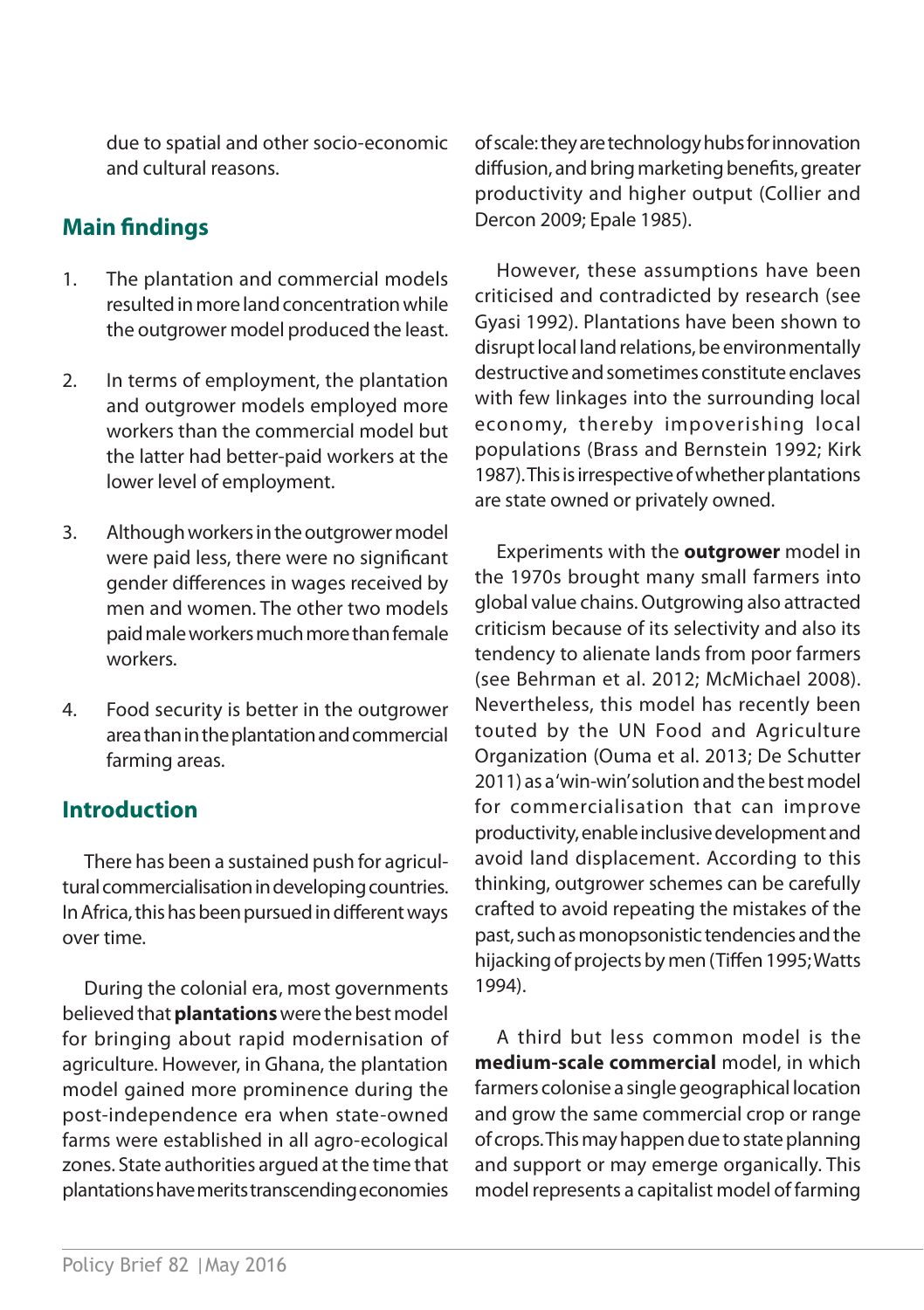on a scale which falls between the large plantation and smallholder outgrowers. While individual holdings may be modest in comparison to plantations, when medium-scale farmers dominate an area their cumulative impact on the local economy may be as significant as a large plantation. This model privileges an accumulating class, sometimes the local elite, and its expansion may lead to the decline of peasant or smallholder family farming.

The post-1980 commercialisation drive in Ghana was based on the pursuit of market efficiency guided by the tenets of neoliberal ideology. The logic of absorbing peasants into the modern large-farm system pervades contemporary discourses in Ghana, justifying large-scale land acquisitions.

Agriculture in Ghana is still predominantly small scale, with access to land mainly through customary systems (Tsikata and Yaro 2013). Therefore, any commercialisation model introduced into this landscape is bound to alter production systems, landholding arrangements and the distribution of benefit streams. Our study investigated the resultant changes in the agrarian systems and their implications for land, labour, employment, food security and local economic linkages.

# **Description of cases**

We conducted three detailed case studies: Norpalm, which operates on a plantation model; Blue Skies, which operates on an outgrower model; and the mango farmers of Somanya, who represent a medium-scale commercialisation model.

### *Plantation:*

Norpalm Ghana Limited has a 4,500ha plantation located in the heart of the rainforest in Pretsea, Western Region. The company was incorporated in 1998 following the government's divestiture of the state-owned National Oil Palms Limited. Norpalm is majority owned by a Norwegian company, Norpalm ASA. The company has its own mill, which processes an average of 70,000t of fresh fruit bunches of oil palm per year.

### *Outgrowers:*

Blue Skies Company Limited was established in 1998 in the Free Zone export enclave at Doboro near Nsawam, Eastern Region. It is owned by two British individuals (50 and 40 percent respectively) and a Ghanaian (10 percent). The factory processes pineapple, mango, papaya, coconut and passion fruit for export, mainly to European markets. It relies on several outgrower farms with landholdings ranging from 1ha to 250ha. It operates a flexible supply contract system with prices fixed annually by the company.

### *Commercial farms:*

The commercial mango industry in Somanya began in 1997 when the Adventist Development and Relief Agency (ADRA), with the assistance of the United States Agency for International Development (USAID), assisted farmers to modernise mango production as a poverty reduction strategy in the Yilo Krobo District. Urban-based businesspeople and civil servants subsequently established farms in the area. Currently there are more than 120 mango farmers in Somanya with medium to large farm sizes mostly ranging between 20ha and 200ha.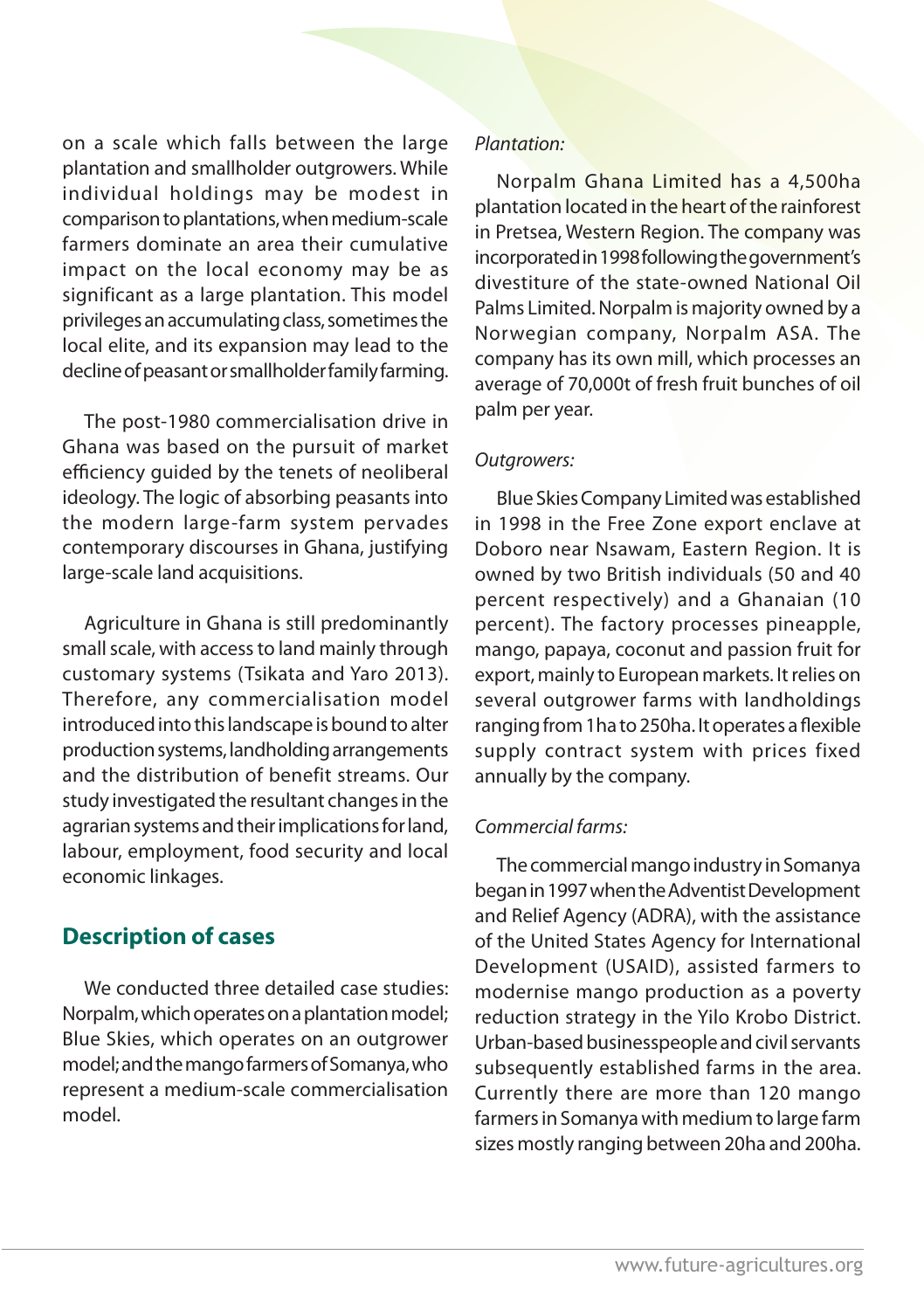

Figure 1: Map of Ghana indicating locations of the three case studies

# **Impacts on land**

Many past studies have found that plantations result in land concentration and disrupt the livelihoods of local people, while the outgrower model is less disruptive of land relations and livelihoods (Smalley 2013).

Our study shows that:

1. The number of households with no access to land is highest in the commercial farming area, followed by the plantation area, and lowest in the outgrower area.

- 2. The commercial farming area has the highest inequality in land ownership, as domestic investors have crowded out local farmers by purchasing lands hitherto used by these groups.
- 3. Farm households in the outgrower area have larger farm sizes than those in the commercial farming area, while those in the plantation area have the smallest.



Figure 1: Norpalm plantation

- 4. Traditional land tenure systems such as sharecropping have declined more in the plantation and commercial farming areas than in the outgrower area.
- 5. There is a commodification of land as rental and leasing systems facilitate the commercial farm sector.
- 6. In all model areas, poorer farmers lease out their lands to the richer ones, thereby retaining less land for their own production and generational transmission.
- 7. Land prices are on the rise, with the most rapid increases in the commercial farming area. This has resulted in poorer farmers, especially women, abandoning their farms to take wage work on bigger farms or quit farming completely.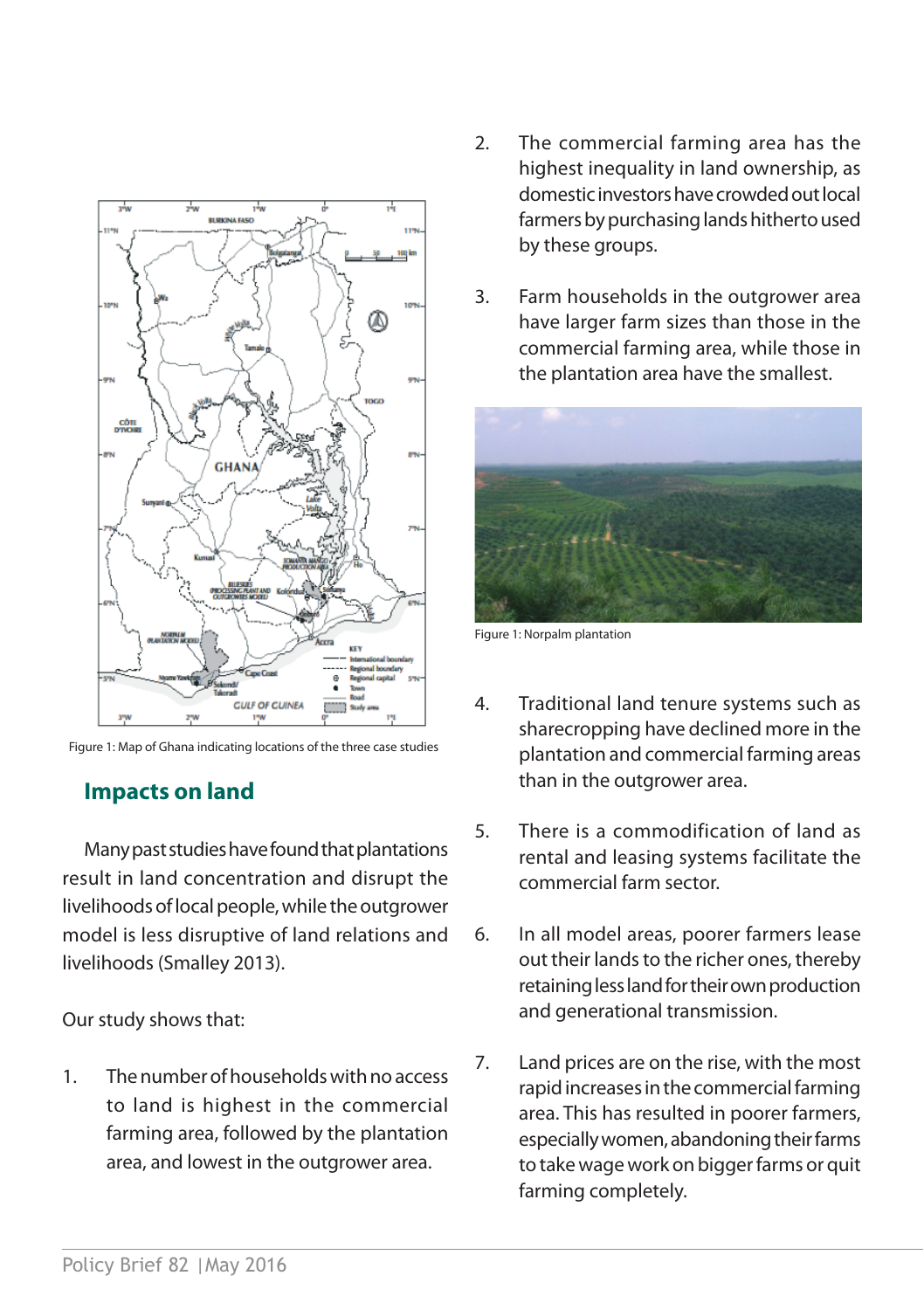8. The plantation and commercial farming areas have highly commercialised land relations due to land scarcity and high prices, compared to the outgrower area where traditional systems of accessing land still exist.

### **Employment and labour relations**

The employment outcomes of the three models have been distinguished by the availability of a processing plant, as these generate lots of employment in proportion to output. Our outgrower case employed 2,013 workers while the Norpalm plantation employed 1,864. In both cases the majority of these workers were casuals.

Our study shows that:

- 1. The plantation and outgrower models generate more employment than the commercial farming model, but significant proportions of the employees in the two models are casuals.
- 2. Wages are generally higher for permanent workers in plantation and outgrower scheme factories, while casual workers in the commercial farming area earn higher than their counterparts in the other models.
- 3. Hired migrant labour has been used extensively in all three models, with the commercial farming area employing both Ghanaian and other West African migrants.
- 4. Family labour has not been as prominent due to outmigration of children, education and households' own diversification strategies. Poorer farmers used more family



Figure 3: Agro-processing facility for palm oil

labour than wealthier ones, while there is increasing monetisation of family labour among wealthy commercial farmers.

5. Gender discrimination in employment and access to land occurs in all three models. Although farm workers in the outgrower scheme were paid less than in the plantation and commercial farming areas, the wage gap between male and female workers was the most egalitarian in the outgrower case.

### **Food security, livelihoods and local economic linkages**

Access to land constitutes an important basis of food security, as it enables families to produce their own food crops and also diversify into wage labour and trading. Access to reliable employment may in turn improve households' food security.

On food security, our study shows that:

- 1. Food insecurity was highest in the plantation area, followed by the commercial farming area, and lowest in the outgrower model.
- 2. Both the commercial and outgrower models integrate a form of own production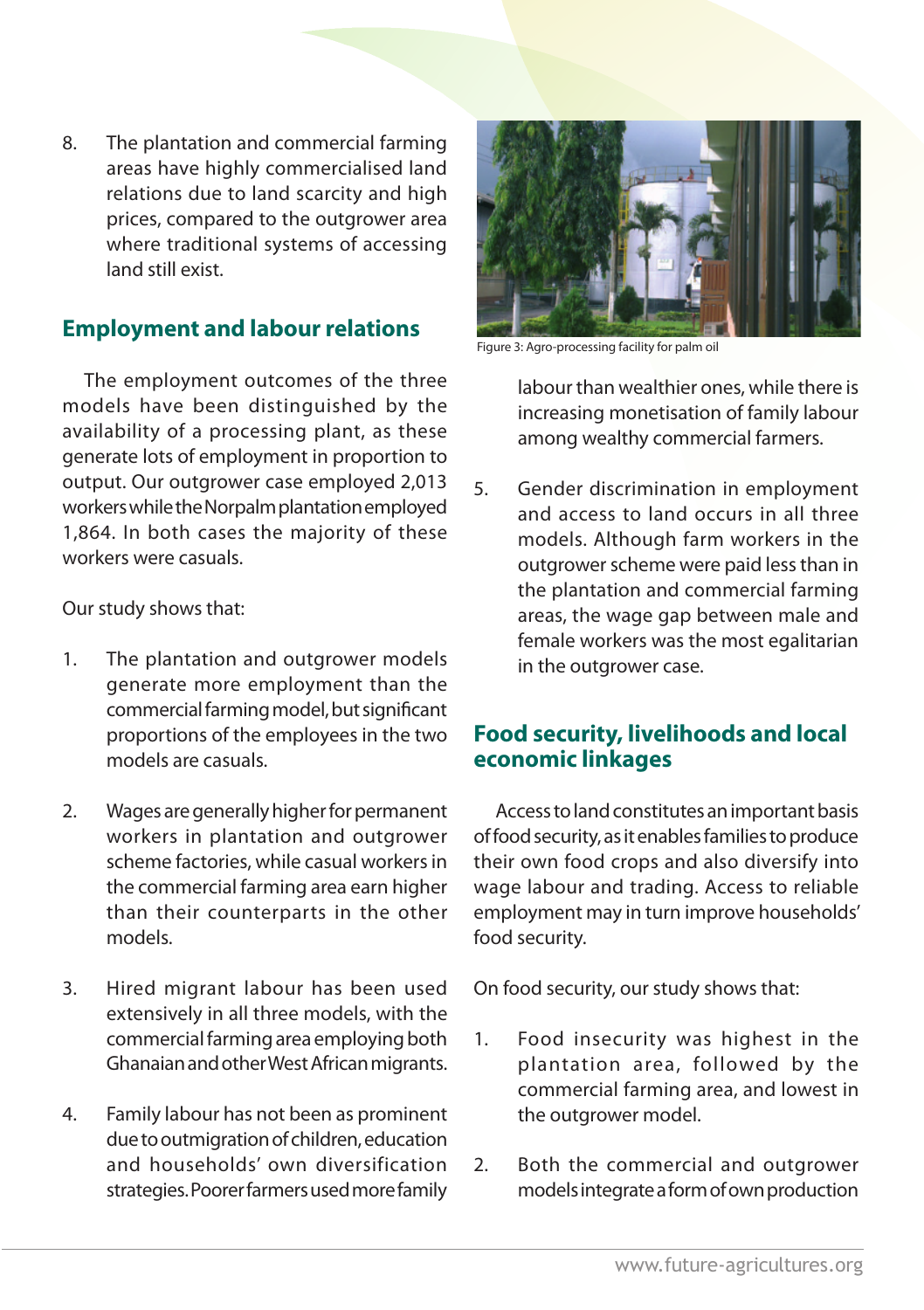into their labour regime, where employers give parts of their land to farm workers for food production.

3. Semi-proletarianised seasonal workers combined self-provisioning from their own farms with wages, resulting in better food outcomes than permanent workers. Permanent workers often have less land than seasonal workers, if any, and when they do have their own land they do not have the time to invest in it.

All three models led to diversified livelihoods. Economic activities linked to the models include farming; retailing farm produce; wholesaling and retailing farm inputs; petty trading in industrial goods to meet the needs of the farming population; transportation; and a host of other services.

On livelihoods, our study shows that:

- 1. There are more diversified livelihoods in the outgrower area, followed by the plantation area and then the commercial farming area.
- 2. Contrary to claims that the outgrower and commercial models generate stronger economic linkages than plantations, we found that the different models impact local economies via different pathways.
- 3. The outgrower and commercialisation schemes boost local markets, while the plantation creates more opportunities for agro-processing by local people.
- 4. In the plantation and outgrower areas, agro-processing plays a critical role in

generating employment and an expanded demand for raw materials.

### **Conclusions**

The three models have different implications for rural agrarian change. The plantation and commercial farming models show more similar features and outcomes compared to the outgrower model.

The outgrower model generally has more positive effects than the other two models on land, labour, employment, food security and livelihoods. The different pathways created by each model result from the specific mechanisms of causation. Land scarcity is a feature of production pressure, which leads to commodification of land but at a different pace.

The plantation model has created greater land scarcity, rising prices and consequently landlessness. Both the plantation and commercial farming models produced similar effects on land and labour relations and hence growing inequality in their areas. Even though the outgrower model, which integrated with a processing plant, outperformed the other two models in the assessed criteria, it may only be a question of time before land concentration and other negative outcomes emerge.

### **Recommendations**

1. Policy-makers should aim to minimise the concentration of land into the hands of a few by spreading land acquisition over several areas rather than a single location. Even though cumulatively, large areas will still be owned by the wealthy, this will allow the poor to co-exist in more mutually beneficial ways.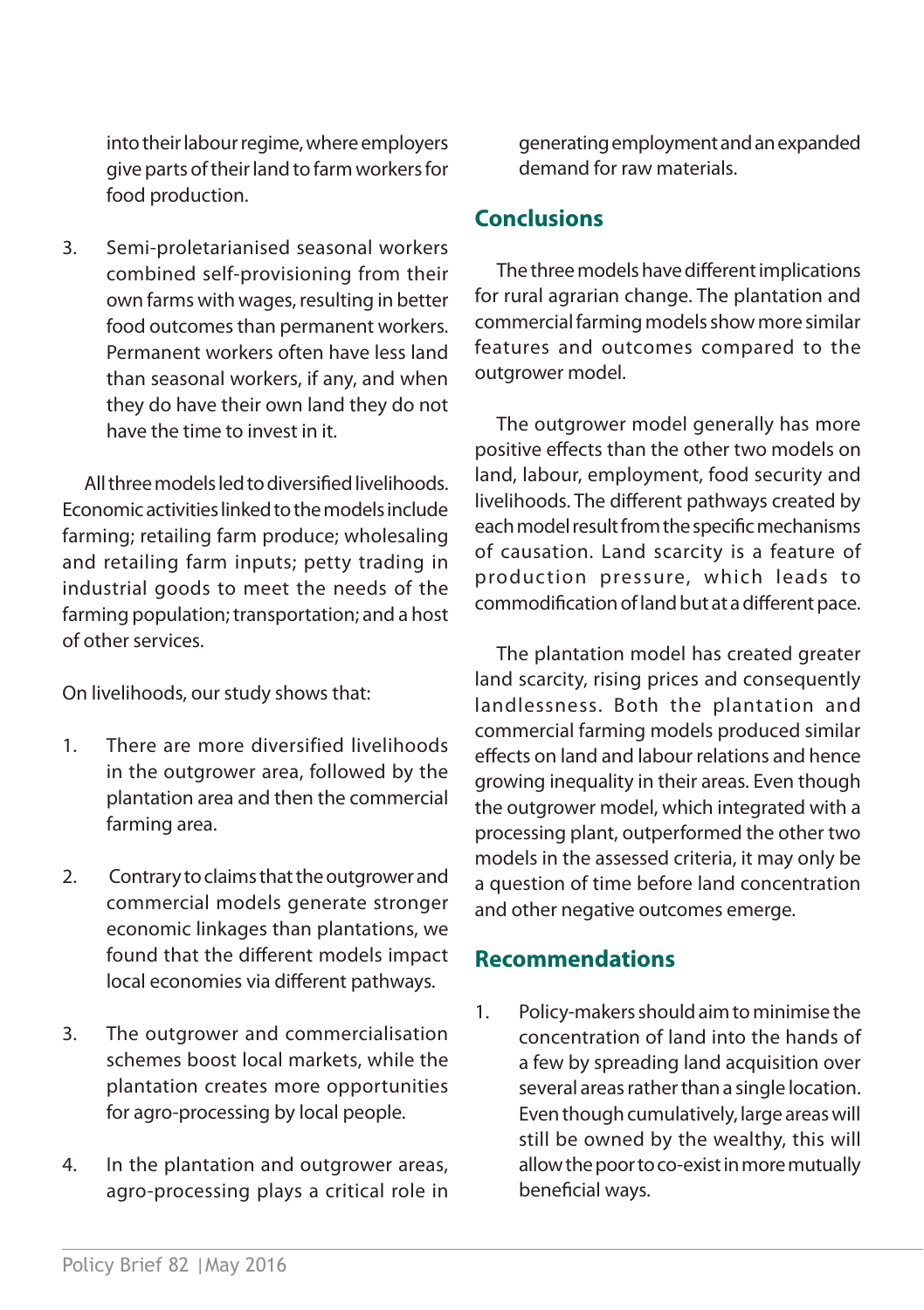- 2. Investments that include agro-processing facilities should be encouraged in order to create employment for the youth and women. However, entry into wage work should not lead people to exit farming completely.
- 3. Labour laws should be specific and implemented at the farm level as well as in agro-processing facilities or factories to ensure fair wages and working conditions. Mandatory payments of social security contributions are critical when local people rely on wage work and no longer have their own land.
- 4. Policy should recognise that commercialisation need not necessarily be the preserve of medium- and largescale farmers. This study shows that small farmers, whether in an outgrower scheme or operating independently, and with the right combination of commercial crops and food crops, can generate diversified livelihoods and food security.

### **References**

Behrman, J., Meinzen-Dick, R. and Quisumbing, A. (2012) 'The Gender Implications of Large-scale Land Deals', *Journal of Peasant Studies,* 39(1):49-79

Brass, T. and Bernstein, H. (1992) 'Introduction: Proletarianisation and Deproletarianisation on the Colonial Plantation', in Daniel, E.V., Bernstein, H. and Brass, T. (eds), *Plantations, Proletarians and Peasants in Colonial Asia,* London, UK: Frank Cass, pp.1-40

Collier, P. and Dercon, S. (2009) *African Agriculture in 50 Years: Smallholders in a Rapidly Changing World.* High Level Expert Forum, Rome, Italy: Food and Agriculture Organization

De Schutter, O. (2011) *The Right to Food: Interim Report of the Special Rapporteur on the Right to Food*, New York, USA: United Nations General Assembly

Epale, S.J. (1985) *Plantations and Development in Western Cameroon*, New York, USA: Vantage Press

Gyasi, E.A. (1992) 'State Expropriation of Land for a Plantation and its Impact on Peasants in Ghana', in Cant, G., Overton, J. and Pawson, E. (eds), *Indigenous Land Rights in Commonwealth Countries: Dispossession, Negotiation and Community Action,*  Christchurch, New Zealand: Commonwealth Geographical Bureau, pp.24-36.

Kirk, C. (1987) *People in Plantations,* Brighton, UK: IDS Publications

McMichael, P. (2008) 'The Peasant as "Canary"?: Not Too Early Warnings of Global Catastrophe', *Development*, 51(4):504-511

Ouma, S., Boeckler, M. and Lindner, P. (2013) 'Extending the Margins of Marketization: Frontier Regions and the Making of Agro-export Markets in Northern Ghana', *Geoforum,*  48(0):225-235

Smalley, R. (2013) 'Plantations, contract farming and commercial farming areas in Africa: A comparative review'. FAC Working Paper 55. Land and Agricultural Commercialisation in Africa project. Brighton: Future Agricultures Consortium.

Tiffen, M. (1995) 'Book Review: "Living Under Contract: Contract Farming and Agrarian Transformation in Sub-Saharan Africa", edited by Peter D. Little and Michael J. Watts', *African Affairs*, 94(376):425-427

Tsikata, D. and Yaro, J.A. (2013) 'When a Good Business Model is Not Enough: Land Transactions and Gendered Livelihood Prospects in Rural Ghana', *Feminist Economics,* 20(1):202-226

Watts, M.J. (1994) 'Life Under Contract', in Little, P.D. and Watts, M.J. (eds), *Living Under Contract: Contract Farming and Agrarian Transformation in Sub-Saharan Africa,* Madison, WI, USA: University of Wisconsin Press, pp.21-77